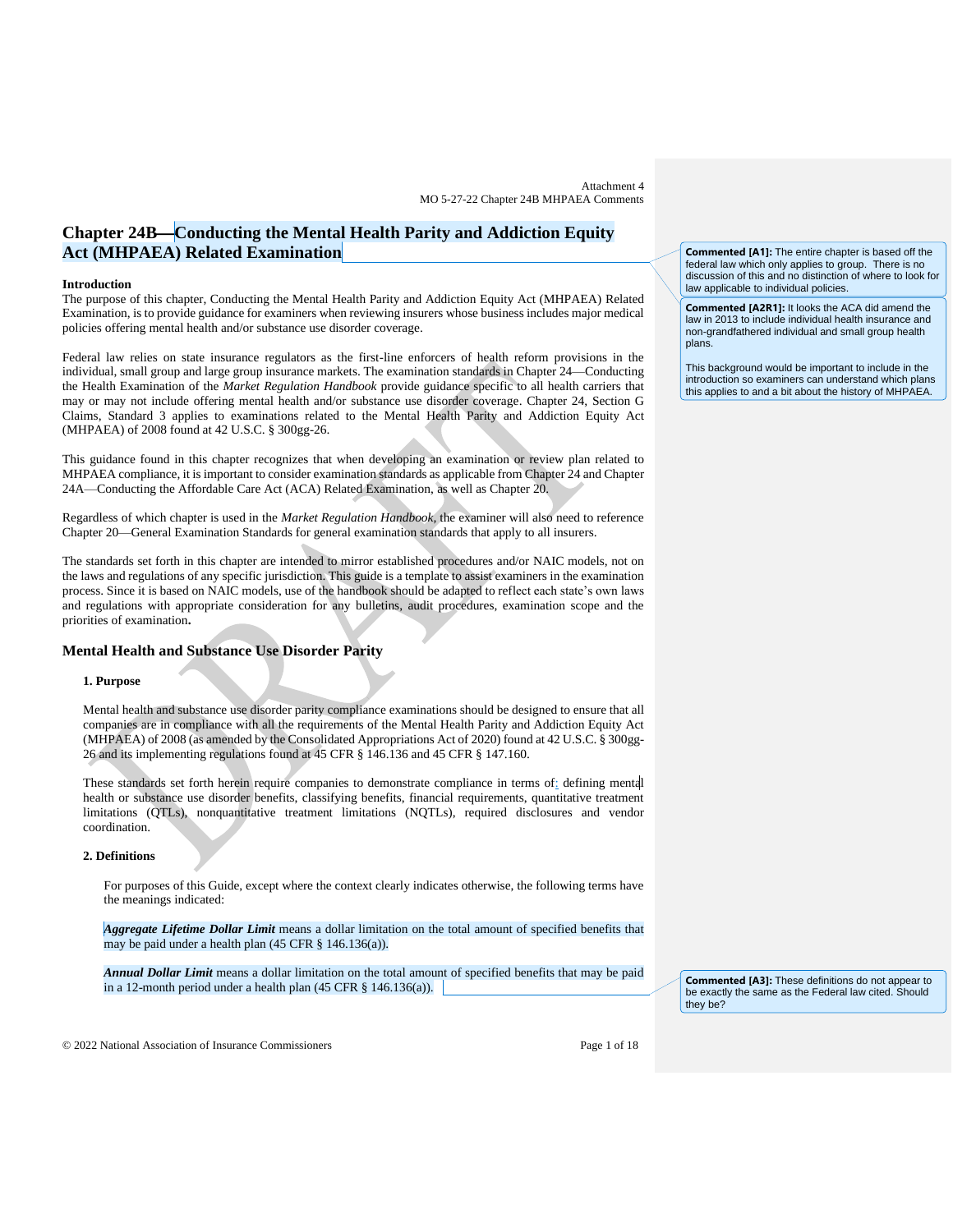### *Classifications of benefits used for applying parity rules*:

**(1) Inpatient, In-network.** Benefits furnished on an inpatient basis and within a network of providers established or recognized under [a plan](https://www.law.cornell.edu/definitions/index.php?width=840&height=800&iframe=true&def_id=2b74e43866fc5b8f1f15155c434c7c1d&term_occur=28&term_src=Title:45:Chapter:A:Subchapter:B:Part:146:Subpart:C:146.136) o[r health insurance coverage](https://www.law.cornell.edu/definitions/index.php?width=840&height=800&iframe=true&def_id=8cb1da61fe4207bff7613d72e6094944&term_occur=8&term_src=Title:45:Chapter:A:Subchapter:B:Part:146:Subpart:C:146.136) (45 CFR § 146.136(c)(2)(ii)(A)(1)).

**(2) Inpatient, Out-of-network.** Benefits furnished on an inpatient basis and outside any network of providers established or recognized under a [plan](https://www.law.cornell.edu/definitions/index.php?width=840&height=800&iframe=true&def_id=2b74e43866fc5b8f1f15155c434c7c1d&term_occur=30&term_src=Title:45:Chapter:A:Subchapter:B:Part:146:Subpart:C:146.136) or [health insurance coverage.](https://www.law.cornell.edu/definitions/index.php?width=840&height=800&iframe=true&def_id=8cb1da61fe4207bff7613d72e6094944&term_occur=9&term_src=Title:45:Chapter:A:Subchapter:B:Part:146:Subpart:C:146.136) This classification includes inpatient benefits under a [plan](https://www.law.cornell.edu/definitions/index.php?width=840&height=800&iframe=true&def_id=2b74e43866fc5b8f1f15155c434c7c1d&term_occur=31&term_src=Title:45:Chapter:A:Subchapter:B:Part:146:Subpart:C:146.136) (or health insurance coverage) that has no network of providers (45 CFR § 146.136(c)(2)(ii)(A)(2)).

**(3) Outpatient, In-network.** Benefits furnished on an outpatient basis and within a network of providers established or recognized under a [plan](https://www.law.cornell.edu/definitions/index.php?width=840&height=800&iframe=true&def_id=2b74e43866fc5b8f1f15155c434c7c1d&term_occur=32&term_src=Title:45:Chapter:A:Subchapter:B:Part:146:Subpart:C:146.136) or [health insurance coverage.](https://www.law.cornell.edu/definitions/index.php?width=840&height=800&iframe=true&def_id=8cb1da61fe4207bff7613d72e6094944&term_occur=10&term_src=Title:45:Chapter:A:Subchapter:B:Part:146:Subpart:C:146.136) See special rules for office visits and [plans](https://www.law.cornell.edu/definitions/index.php?width=840&height=800&iframe=true&def_id=2b74e43866fc5b8f1f15155c434c7c1d&term_occur=33&term_src=Title:45:Chapter:A:Subchapter:B:Part:146:Subpart:C:146.136) with multiple network tiers in paragraph  $(c)(3)(iii)$  of 45 CFR §146.136 (45 CFR  $§ 146.136(c)(2)(ii)(A)(3)).$ 

**(4) Outpatient, Out-of-network.** Benefits furnished on an outpatient basis and outside any network of providers established or recognized under a [plan](https://www.law.cornell.edu/definitions/index.php?width=840&height=800&iframe=true&def_id=2b74e43866fc5b8f1f15155c434c7c1d&term_occur=34&term_src=Title:45:Chapter:A:Subchapter:B:Part:146:Subpart:C:146.136) or. This classification includes outpatient benefits under a [plan](https://www.law.cornell.edu/definitions/index.php?width=840&height=800&iframe=true&def_id=2b74e43866fc5b8f1f15155c434c7c1d&term_occur=35&term_src=Title:45:Chapter:A:Subchapter:B:Part:146:Subpart:C:146.136) (or health insurance coverage) that has no network of providers (45 CFR §  $146.136(c)(2)(ii)(A)(4)$ ).

**(5) Emergency Care.** Benefits for emergency care  $(45 \text{ CFR } \frac{8}{3} 146.136(c)(2)(ii)(A)(5))$ .

**(6) Prescription Drugs.** Benefits for prescription drugs (45 CFR § 146.136(c)(2)(ii)(A)(6)).

*Coverage Unit* refers to the way in which a plan (or health insurance coverage) groups individuals for purposes of determining benefits, or premiums or contributions. For example, different Coverage Units include self-only, family, and employee plus-spouse (45 CFR § 146.136(a)).

*Cumulative Financial Requirements* are financial requirements that determine whether or to what extent benefits are provided based on accumulated amounts and include deductibles and out-of-pocket maximums. (However, cumulative financial requirements do not include aggregate lifetime or [annual dollar limits](https://www.law.cornell.edu/definitions/index.php?width=840&height=800&iframe=true&def_id=7f56875d11485b39c0a27cff3b1ab77e&term_occur=1&term_src=Title:45:Chapter:A:Subchapter:B:Part:146:Subpart:C:146.136) because these two terms are excluded from the meaning of financial requirements.) (45 CFR § 146.136(a))

*Cumulative Quantitative Treatment Limitations* are treatment limitations that determine whether or to what extent benefits are provided based on accumulated amounts, such as annual or lifetime day or visit limits (45 CFR § 146.136(a)).

*Expected Plan Payments* are payments expected to be paid under the plan for the plan year (45 CFR §  $146.136(c)(i)(C)$ ). Any reasonable method may be used to determine the dollar amount expected to be paid under the plan for medical/surgical benefits subject to a financial requirement or QTL (45 CFR §  $146.136(c)(3)(i)(E)$ .

*Plan Payment is* the dollar amount of plan payments and is based on the amount the plan allows (before enrollee cost sharing) rather than the amount the plan pays (after enrollee cost sharing) because payment based on the allowed amount covers the full scope of the benefits being provided (45 CFR §  $146.136(c)(i)(D)).$ 

*Financial Requirements* include deductibles, copayments, coinsurance, or out-of-pocket maximums. Financial requirements do not include aggregate lifetime or annual dollar limits (45 CFR § 146.136(a)).

*Medical/Surgical Benefits* means benefits with respect to items or services for [medical conditions](https://www.law.cornell.edu/definitions/index.php?width=840&height=800&iframe=true&def_id=d31d497f23c5f210f7b1a5c6b3e26d64&term_occur=1&term_src=Title:45:Chapter:A:Subchapter:B:Part:146:Subpart:C:146.136) or surgical procedures, as defined under the terms of the [plan](https://www.law.cornell.edu/definitions/index.php?width=840&height=800&iframe=true&def_id=2b74e43866fc5b8f1f15155c434c7c1d&term_occur=3&term_src=Title:45:Chapter:A:Subchapter:B:Part:146:Subpart:C:146.136) or [health insurance coverage](https://www.law.cornell.edu/definitions/index.php?width=840&height=800&iframe=true&def_id=8cb1da61fe4207bff7613d72e6094944&term_occur=3&term_src=Title:45:Chapter:A:Subchapter:B:Part:146:Subpart:C:146.136) and in accordance with applicable Federal an[d State](https://www.law.cornell.edu/definitions/index.php?width=840&height=800&iframe=true&def_id=8d9629d585bd46c22375f1e87dfcd90e&term_occur=1&term_src=Title:45:Chapter:A:Subchapter:B:Part:146:Subpart:C:146.136) law, but does not include mental health o[r substance use disorder benefits.](https://www.law.cornell.edu/definitions/index.php?width=840&height=800&iframe=true&def_id=4119d6e3dfc71dd333ba29850086a9d5&term_occur=2&term_src=Title:45:Chapter:A:Subchapter:B:Part:146:Subpart:C:146.136)  Any [condition](https://www.law.cornell.edu/definitions/index.php?width=840&height=800&iframe=true&def_id=7534aa4414c62d31b280cea73618c915&term_occur=1&term_src=Title:45:Chapter:A:Subchapter:B:Part:146:Subpart:C:146.136) defined by the [plan](https://www.law.cornell.edu/definitions/index.php?width=840&height=800&iframe=true&def_id=2b74e43866fc5b8f1f15155c434c7c1d&term_occur=4&term_src=Title:45:Chapter:A:Subchapter:B:Part:146:Subpart:C:146.136) or coverage as being or as not being a medical/surgical [condition](https://www.law.cornell.edu/definitions/index.php?width=840&height=800&iframe=true&def_id=7534aa4414c62d31b280cea73618c915&term_occur=2&term_src=Title:45:Chapter:A:Subchapter:B:Part:146:Subpart:C:146.136) must be defined to be consistent with generally recognized independent standards of current medical practice

© 2022 National Association of Insurance Commissioners Page 2 of 18

**Commented [A4]:** This definition doesn't appear to be exactly as the federal law. Should it be?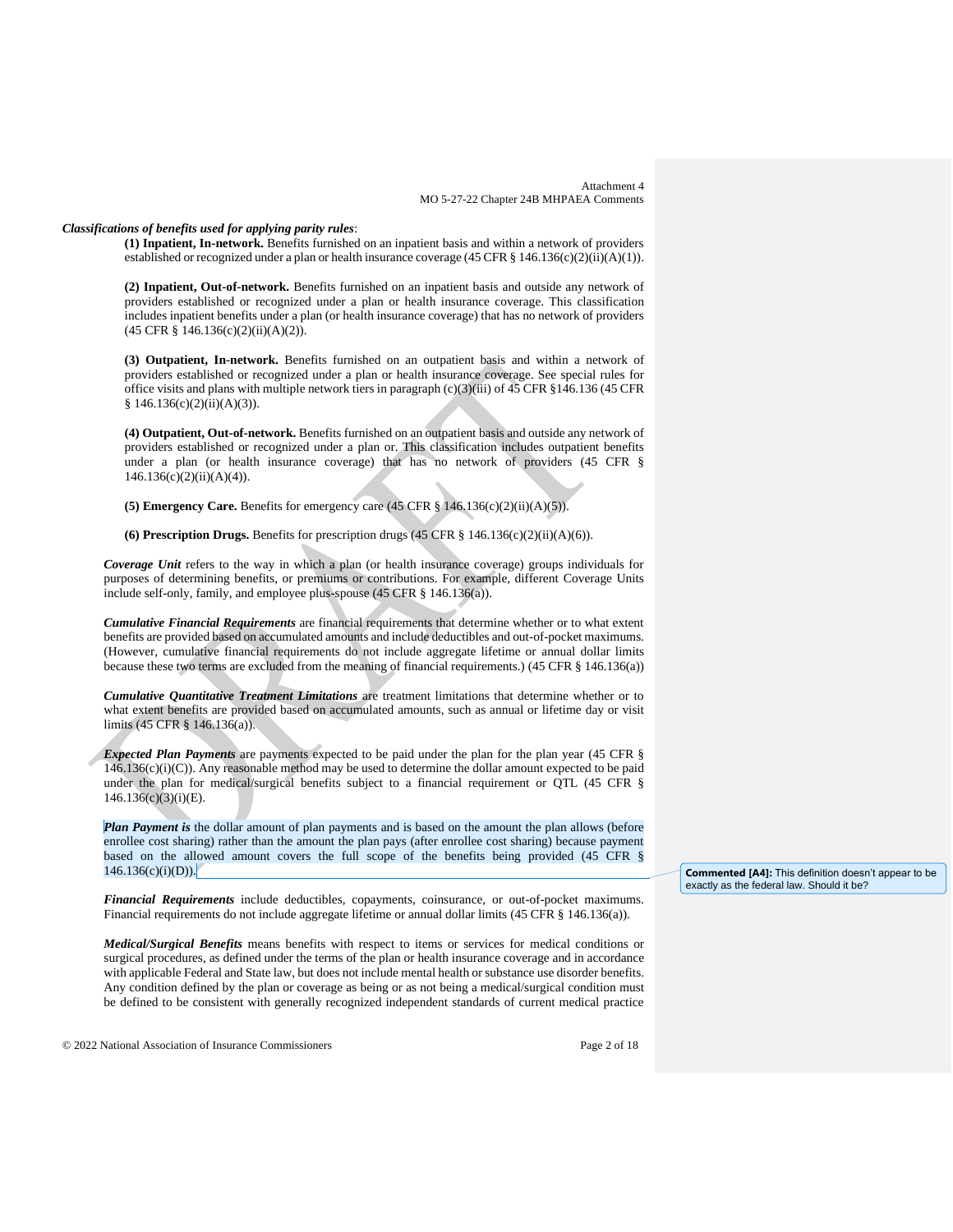(for example, the most current version of the International Classification of Diseases (ICD) or [State](https://www.law.cornell.edu/definitions/index.php?width=840&height=800&iframe=true&def_id=8d9629d585bd46c22375f1e87dfcd90e&term_occur=2&term_src=Title:45:Chapter:A:Subchapter:B:Part:146:Subpart:C:146.136) guidelines) (45 CFR § 146.136(a)).

*Mental Health Benefits* means benefits with respect to items or services for mental health conditions, as defined under the terms of the [plan](https://www.law.cornell.edu/definitions/index.php?width=840&height=800&iframe=true&def_id=2b74e43866fc5b8f1f15155c434c7c1d&term_occur=5&term_src=Title:45:Chapter:A:Subchapter:B:Part:146:Subpart:C:146.136) or [health insurance coverage](https://www.law.cornell.edu/definitions/index.php?width=840&height=800&iframe=true&def_id=8cb1da61fe4207bff7613d72e6094944&term_occur=4&term_src=Title:45:Chapter:A:Subchapter:B:Part:146:Subpart:C:146.136) and in accordance with applicable Federal and [State](https://www.law.cornell.edu/definitions/index.php?width=840&height=800&iframe=true&def_id=8d9629d585bd46c22375f1e87dfcd90e&term_occur=3&term_src=Title:45:Chapter:A:Subchapter:B:Part:146:Subpart:C:146.136) law. Any [condition](https://www.law.cornell.edu/definitions/index.php?width=840&height=800&iframe=true&def_id=7534aa4414c62d31b280cea73618c915&term_occur=3&term_src=Title:45:Chapter:A:Subchapter:B:Part:146:Subpart:C:146.136) defined by the [plan](https://www.law.cornell.edu/definitions/index.php?width=840&height=800&iframe=true&def_id=2b74e43866fc5b8f1f15155c434c7c1d&term_occur=6&term_src=Title:45:Chapter:A:Subchapter:B:Part:146:Subpart:C:146.136) or coverage as being or as not being a mental health [condition](https://www.law.cornell.edu/definitions/index.php?width=840&height=800&iframe=true&def_id=7534aa4414c62d31b280cea73618c915&term_occur=4&term_src=Title:45:Chapter:A:Subchapter:B:Part:146:Subpart:C:146.136) must be defined to be consistent with generally recognized independent standards of current medical practice (for example, the most current version of the Diagnostic and Statistical Manual of Mental Disorders (DSM), the most current version of the ICD, or [State](https://www.law.cornell.edu/definitions/index.php?width=840&height=800&iframe=true&def_id=8d9629d585bd46c22375f1e87dfcd90e&term_occur=4&term_src=Title:45:Chapter:A:Subchapter:B:Part:146:Subpart:C:146.136) guidelines) (45 CFR § 146.136(a)).

*Substance Use Disorder Benefits* means benefits with respect to items or services for substance use disorders, as defined under the terms of the [plan](https://www.law.cornell.edu/definitions/index.php?width=840&height=800&iframe=true&def_id=2b74e43866fc5b8f1f15155c434c7c1d&term_occur=7&term_src=Title:45:Chapter:A:Subchapter:B:Part:146:Subpart:C:146.136) or [health insurance coverage](https://www.law.cornell.edu/definitions/index.php?width=840&height=800&iframe=true&def_id=8cb1da61fe4207bff7613d72e6094944&term_occur=5&term_src=Title:45:Chapter:A:Subchapter:B:Part:146:Subpart:C:146.136) and in accordance with applicable Federal and [State](https://www.law.cornell.edu/definitions/index.php?width=840&height=800&iframe=true&def_id=8d9629d585bd46c22375f1e87dfcd90e&term_occur=5&term_src=Title:45:Chapter:A:Subchapter:B:Part:146:Subpart:C:146.136) law. Any disorder defined by the [plan](https://www.law.cornell.edu/definitions/index.php?width=840&height=800&iframe=true&def_id=2b74e43866fc5b8f1f15155c434c7c1d&term_occur=8&term_src=Title:45:Chapter:A:Subchapter:B:Part:146:Subpart:C:146.136) as being or as not being a substance use disorder must be defined to be consistent with generally recognized independent standards of current medical practice (for example, the most current version of the DSM, the most current version of the ICD, or [State](https://www.law.cornell.edu/definitions/index.php?width=840&height=800&iframe=true&def_id=8d9629d585bd46c22375f1e87dfcd90e&term_occur=6&term_src=Title:45:Chapter:A:Subchapter:B:Part:146:Subpart:C:146.136) guidelines) (45 CFR § 146.136(a)).

*Treatment Limitations* include limits on benefits based on the frequency of treatment, number of visits, days of coverage, days in a waiting period, or other similar limits on the scope or duration of treatment. Treatment limitations include both quantitative treatment limitations (QTLs), which are expressed numerically (such as 50 outpatient visits per year), and nonquantitative treatment limitations (NQTLs), which are not expressed numerically but otherwise limit the scope or duration of benefits for treatment under a [plan](https://www.law.cornell.edu/definitions/index.php?width=840&height=800&iframe=true&def_id=2b74e43866fc5b8f1f15155c434c7c1d&term_occur=9&term_src=Title:45:Chapter:A:Subchapter:B:Part:146:Subpart:C:146.136) or coverage. A permanent exclusion of all benefits for a particular [condition](https://www.law.cornell.edu/definitions/index.php?width=840&height=800&iframe=true&def_id=7534aa4414c62d31b280cea73618c915&term_occur=5&term_src=Title:45:Chapter:A:Subchapter:B:Part:146:Subpart:C:146.136) or disorder, however, is not a treatment limitation for purposes of this definition (45 CFR § 146.136(a)).

#### **3. Techniques**

To evaluate compliance with MHPAEA, examiners must request that the carrier submit the analyses and other underlying documentation that it has performed to determine that it meets all of the standards of MHPAEA. There must be specific documentation of how mental health conditions, substance use disorders and medical/surgical conditions were defined and how they were assigned to benefit classifications. There are specific mathematical analyses that the carrier must have performed in order to determine that it satisfies the MHPAEA requirements for financial requirements and quantitative treatment limitations QTLs. There are separate analyses the carrier must have performed in order to determine that it satisfies the MHPAEA requirement for NQTLs, which entail analyses for the "as written" component and analyses for the "in operation" component.

## **4. Standards and the Regulatory Tests**

The mental health and substance use disorder parity review includes, but is not limited to, the following standards related to MHPAEA. The sequence of the standards listed here does not indicate priority of the standard.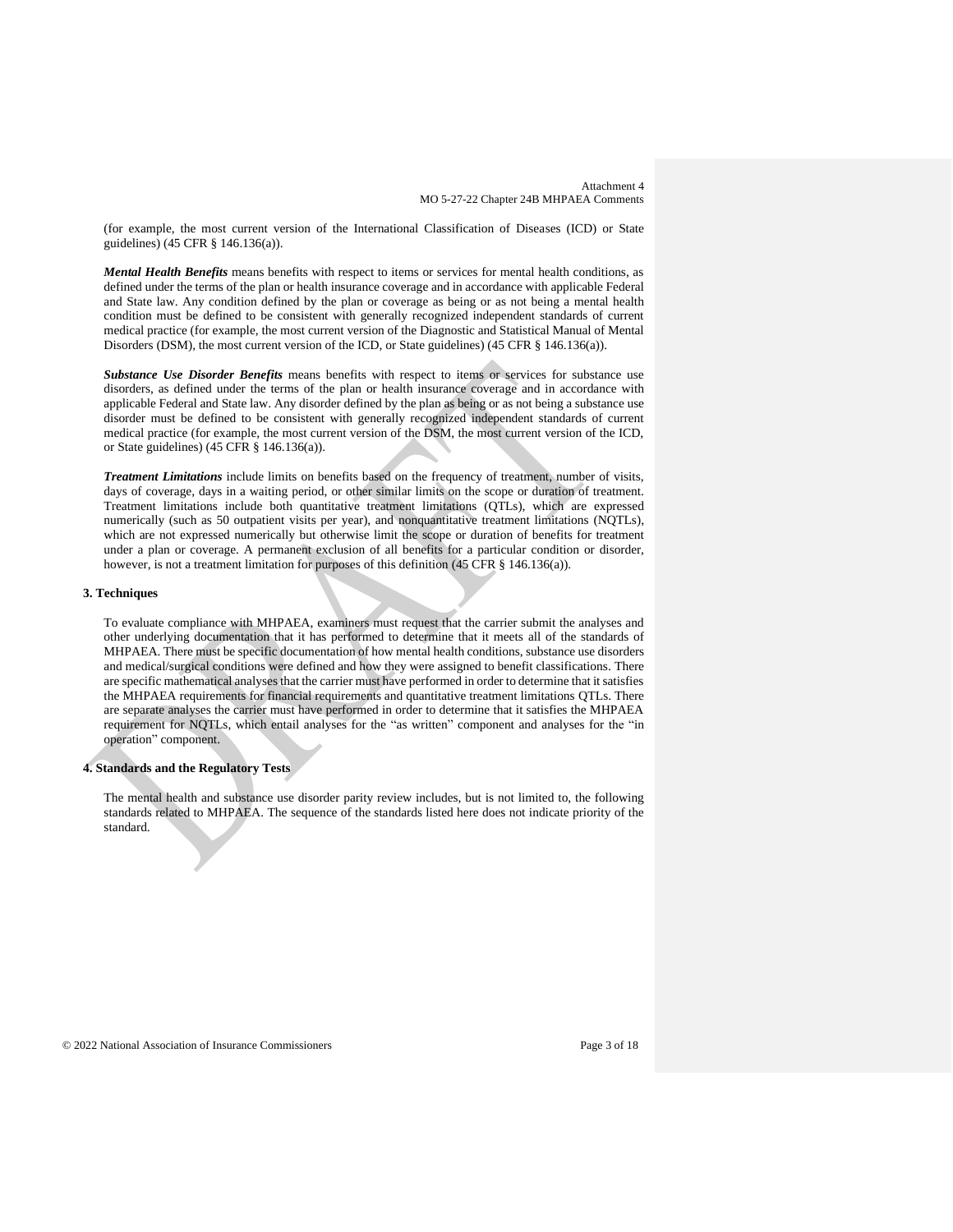# **Standards for Mental Health and Substance Use Disorder Parity Compliance Standard 1 The health carrier shall defines all covered services as mental health or substance use disorder benefits or as medical or surgical benefits. Mental health benefits or substance use disorder benefits must be defined to mean items or services for the treatment of a mental health condition or substance use disorder, as defined by the terms of the health plan and applicable state and federal law. Any definition of a condition or disorder as being or as not being a mental health condition or substance use disorder must be consistent with generally recognized independent standards of current medical practice or state guideline. (45 CFR § 146.136(a)).**  Apply to: Certain group and individual health carriers offering mental health and substance use disorder coverage **Documents to be Reviewed** Applicable state and federal statutes, rules, regulations and published sub-regulatory guidance Type of generally recognized independent standards of current medical practice, state law or guidance, used to define mental health conditions, substance use disorders and medical/surgical conditions (e.g., the most current version of the Diagnostic and Statistical Manual of Mental Disorders (DSM) or the International Statistical Classification of Diseases and Related Health Problems (ICD code), etc.) List of specific mental health conditions or substance use disorders by diagnosis excluded from coverage as stated in the policy documents Mental health and/or substance use disorder and medical/surgical claim files Health carrier complaint/grievances/appeals records concerning mental health and/or substance use disorders (supporting documentation, including, but not limited to: written and phone records of inquiries, call center scripts, complaints, complainant correspondence and health carrier response) Internal department appeals/grievance files \_\_\_\_\_ Applicable external appeals register/logs/files, external appeal resolution and associated documentation **Others Reviewed** Enforcement of the Public Health Services Act 42 U.S. Code § 300gg–22 Preemption relating to the Public Health Services Act 42 U.S. Code § 300gg–23 Mental Health Parity and Addiction Equity Act of 2008 42 U.S. Code § 300gg–26 typically so dense.

Publication of summary plan description ERISA 104(b) (29 U.S.C. § 1024(b))

The Federal Parity Self Compliance Tool: [https://www.dol.gov/sites/dolgov/files/EBSA/laws-and](https://www.dol.gov/sites/dolgov/files/EBSA/laws-and-regulations/laws/mental-health-parity/self-compliance-tool.pdf)[regulations/laws/mental-health-parity/self-compliance-tool.pdf](https://www.dol.gov/sites/dolgov/files/EBSA/laws-and-regulations/laws/mental-health-parity/self-compliance-tool.pdf)

**Commented [A5]:** This component would seem to be better as a note under the Review Procedures and Criteria section. The standards themselves are not

**Commented [A6]:** Citation of law is unusual in the Standard description. This comment applies to all standards in this chapter.

**Commented [A7]:** The federal law only applies to group. If the standard is for both group and individual, there should be a distinction somewhere in the chapter that federal law only applies to group. This comment applies to all standards in this chapter.

**Commented [A8]:** Wouldn't the best documents to review be the coverage documents and maybe advertising materials such as SOB.

**Commented [A9]:** Why would you need to review claim files to determine how the carrier defines covered services? We understand that claim file review would be important to ensure proper implementation; but the standard is looking at definition – not implementation.

**Commented [A10]:** Why would you need to review complaints or grievances to determine how a carrier defines MHSUD. If the intent for this standard is to also review implementation, then perhaps the standard itself should be revised to make that clear.

**Commented [A11]:** Same as above.

**Commented [A12]:** Same as above

© 2022 National Association of Insurance Commissioners Page 4 of 18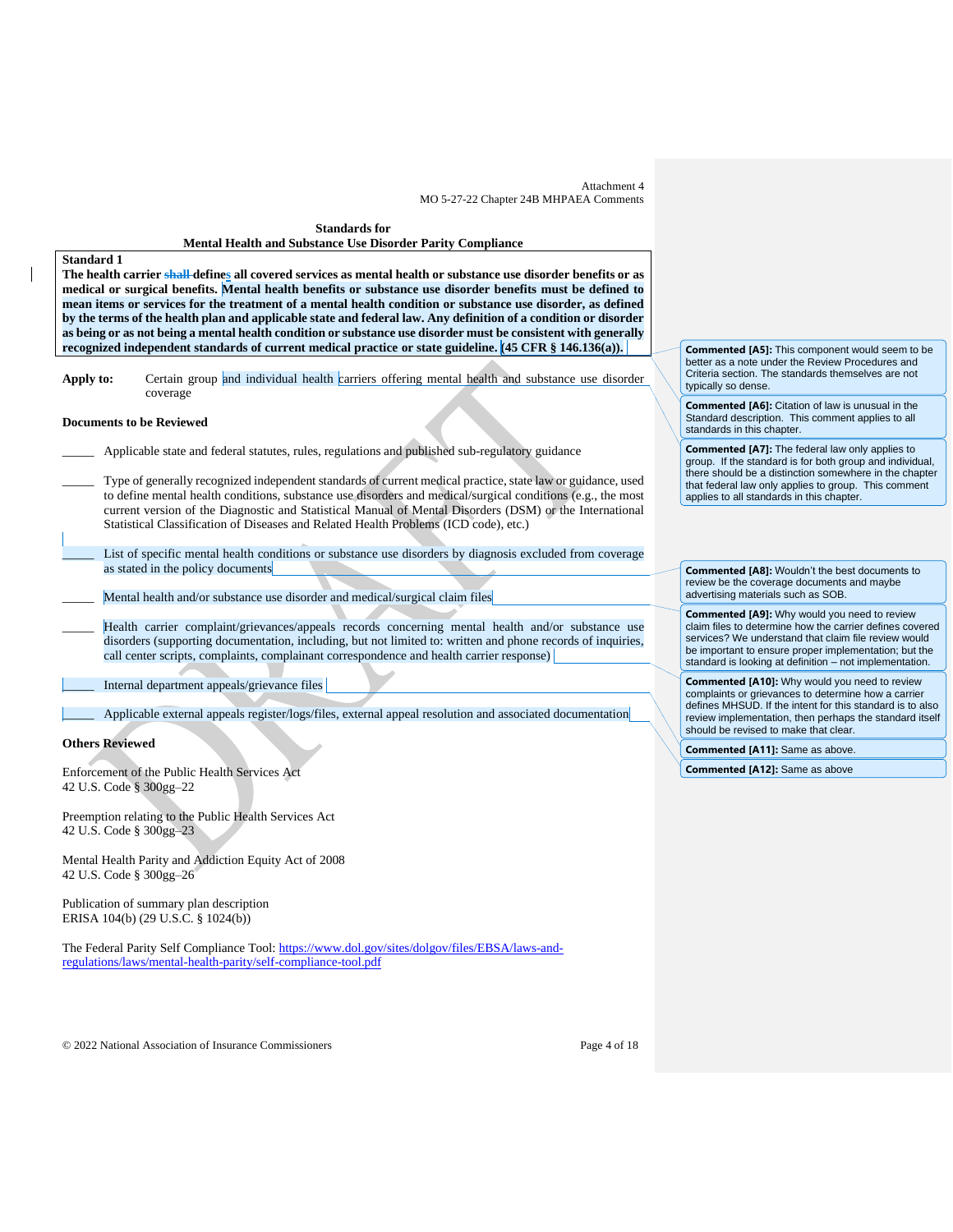U.S. Department of Labor Frequently Asked Questions Guidance: https://www.dol.gov/agencies/ebsa/laws-andregulations/laws/mental-health-and-substance-use-disorder-parity

## **Review Procedures and Criteria**

The health carrier shall identify which independent standards were used to define mental health conditions, substance use disorders and medical/surgical conditions.

The health carrier shall specify applicable state statutes or guidelines that stipulate the standard or definition of mental health conditions, substance use disorders, or medical/surgical conditions.

The carrier shall identify excluded diagnoses and stipulate that such exclusions are not prohibited by state or federal law.

The health carrier shall identify how it defines items or services as mental health benefits, substance use disorder benefits, or medical/surgical benefits, including items and services that are sometimes used for the treatment of mental health or substance use disorders and medical/surgical conditions (e.g., nutritional counseling, occupational

**Commented [A13]:** Do we want to expand on and explain what documentation the examiners should ask for in order for the carrier to demonstrate compliance.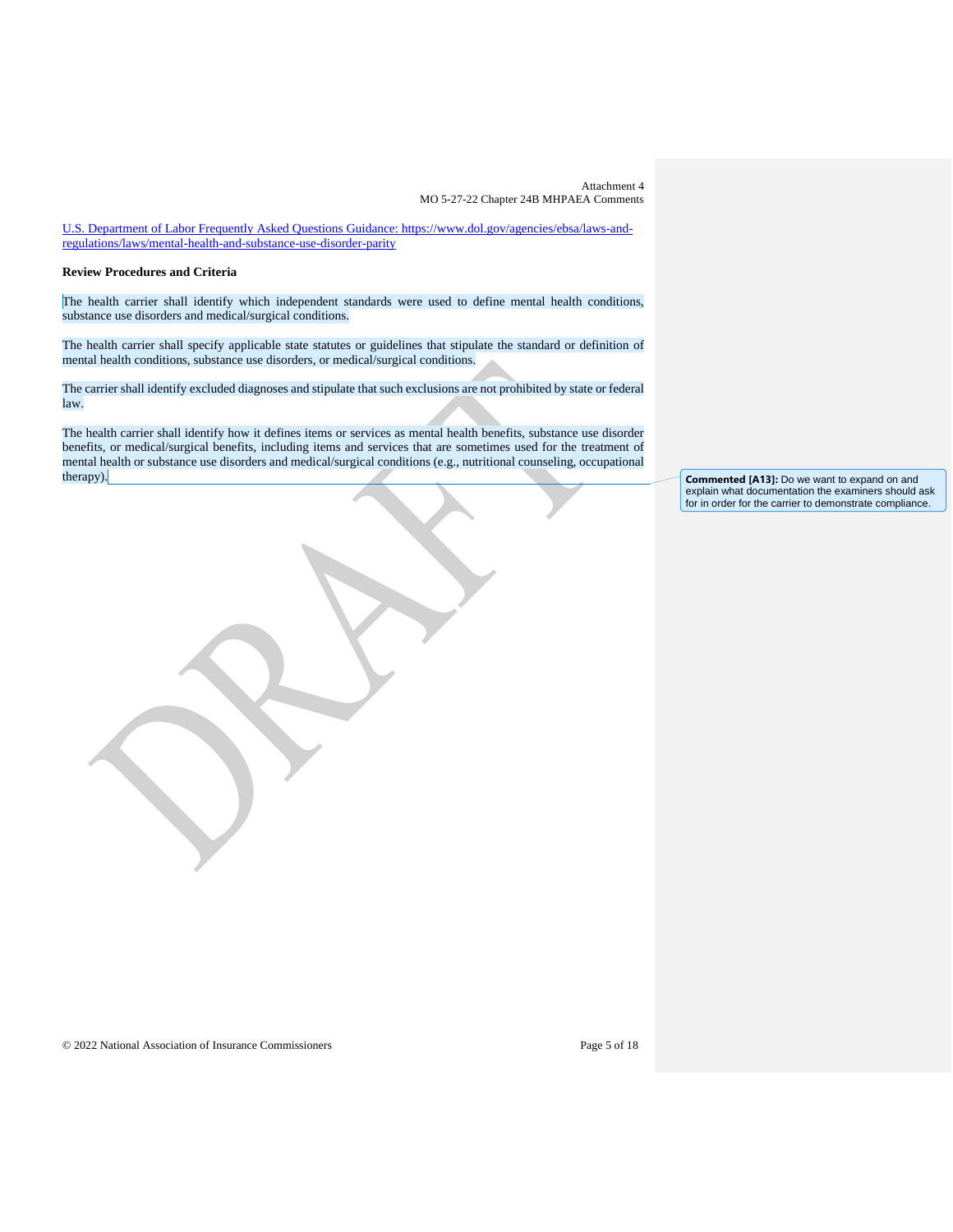| <b>Standards for</b><br><b>Mental Health and Substance Use Disorder Parity Compliance</b>                                                                                                                                                                                                                              |
|------------------------------------------------------------------------------------------------------------------------------------------------------------------------------------------------------------------------------------------------------------------------------------------------------------------------|
| <b>Standard 2</b><br>The health carrier must applyapplies the same standards to medical/surgical benefits and to mental health<br>or substance use disorder benefits in determining the classification in which a particular benefit belongs (or<br>applicable sub-classification) (45 CFR $\S$ 146.136(c)(2)(ii)(A)). |
| Certain group and individual health carriers offering mental health and substance use disorder<br>Apply to:<br>coverage                                                                                                                                                                                                |
| <b>Documents to be Reviewed</b>                                                                                                                                                                                                                                                                                        |
| Applicable state and federal statutes, rules, regulations and published sub-regulatory guidance                                                                                                                                                                                                                        |
| All policy documents (e.g., if group or association, request master policy and a sample of each certificate<br>type issued during the examination scope)                                                                                                                                                               |
| Documentation as to how the carrier demonstrates assignment to the six classifications of benefits (and<br>applicable sub-classifications) and the standard used                                                                                                                                                       |
| Company and vendor claim procedure manuals and bulletins/communications (if a carrier uses a behavioral<br>health claims vendor for processing MH/SUD claims or for providing utilization management services                                                                                                          |
| Internal company claim audit reports for both mental health or substance use disorders and medical/surgical<br>services                                                                                                                                                                                                |
| Provider contracts, instructions, communications and similar documents regarding coding instructions,<br>code changes, etc.                                                                                                                                                                                            |
| Utilization review and managed care guidelines and procedure manuals                                                                                                                                                                                                                                                   |
| Mental health and/or substance use disorder and medical/surgical claim files                                                                                                                                                                                                                                           |
| Mental health and/or substance use disorder and medical/surgical complaint and grievance files                                                                                                                                                                                                                         |
| <b>Others Reviewed</b>                                                                                                                                                                                                                                                                                                 |
| Enforcement of the Public Health Services Act<br>42 U.S. Code § 300gg-22                                                                                                                                                                                                                                               |
| Preemption relating to the Public Health Services Act                                                                                                                                                                                                                                                                  |

42 U.S. Code § 300gg–23

Mental Health Parity and Addiction Equity Act of 2008 42 U.S. Code § 300gg–26

Publication of summary plan description ERISA 104(b) (29 U.S.C. § 1024(b))

 $\overline{\phantom{a}}$ 

The Federal Parity Self Compliance Tool: [https://www.dol.gov/sites/dolgov/files/EBSA/laws-and](https://www.dol.gov/sites/dolgov/files/EBSA/laws-and-regulations/laws/mental-health-parity/self-compliance-tool.pdf)[regulations/laws/mental-health-parity/self-compliance-tool.pdf](https://www.dol.gov/sites/dolgov/files/EBSA/laws-and-regulations/laws/mental-health-parity/self-compliance-tool.pdf)

**Commented [A14]:** The standards appear to be related to the benefit classification. Not clear on how the review of claim files, provider contracts, or UR guidelines will aid an examiner in determining the classification of a benefit. None of the review criteria relate to these listed "Documents to be reviewed". Perhaps this could be expanded to provide the necessary guidance to the examiners.

© 2022 National Association of Insurance Commissioners Page 6 of 18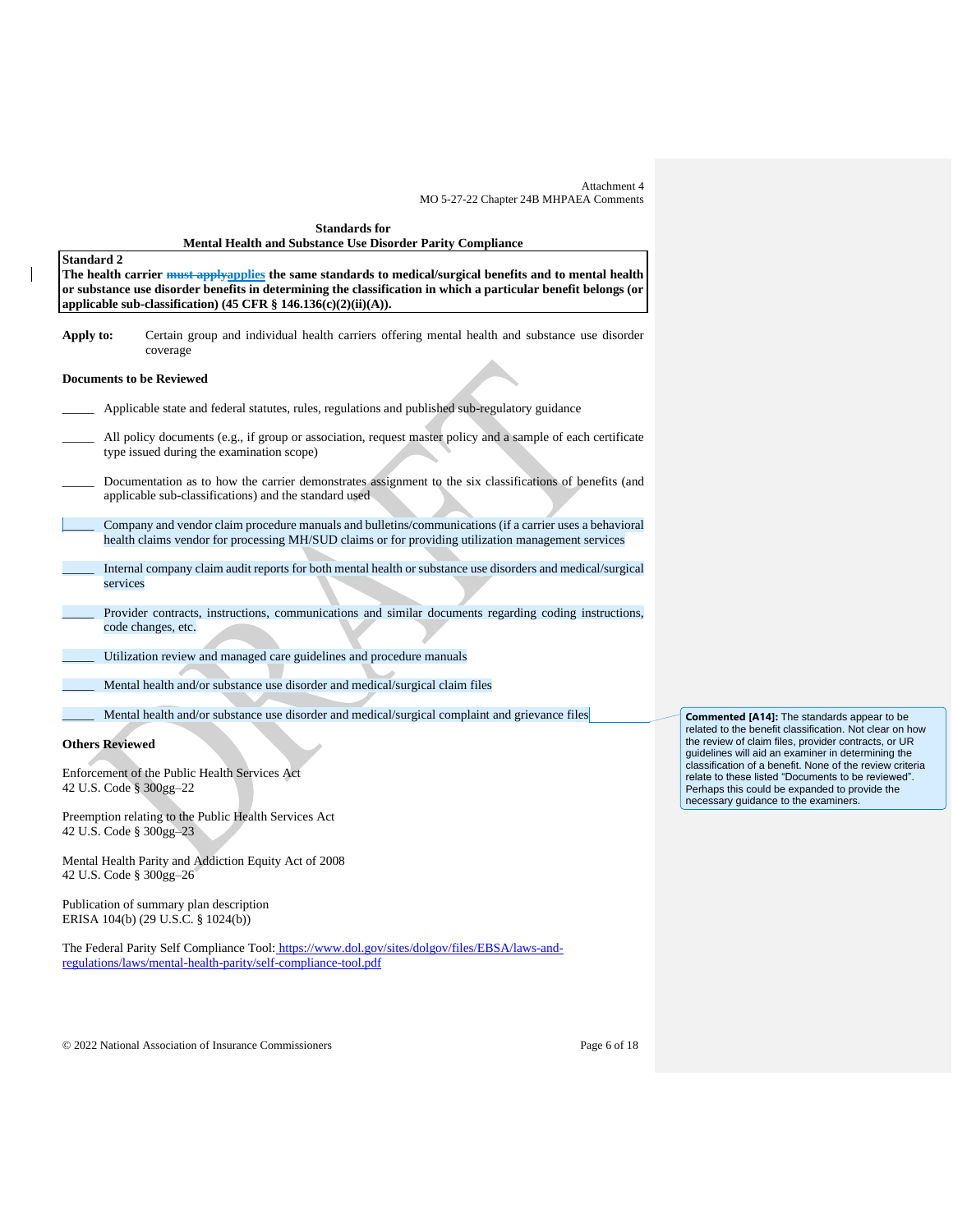U.S. Department of Labor Frequently Asked Questions Guidance: https://www.dol.gov/agencies/ebsa/laws-andregulations/laws/mental-health-and-substance-use-disorder-parity

# **Review Procedures and Criteria**

The health carrier shall provide a list that specifies to which classification (or applicable sub-classification) all benefits were assigned.

The health carrier shall identify which, if any, benefits were classified into sub-classifications. Please note that the only permissible sub-classifications are: multiple tiers for prescription drugs benefits that are based on reasonable factors<sup>1</sup> (45 CFR § 146.136(c)(3)(iii)(A)); multiple network tiers that are based on reasonable factors within the inpatient in-network and outpatient in-network classifications (45 CFR § 146.136(c)(3)(iii)(B)); outpatient office visits and outpatient other services within the outpatient in-network and outpatient out-of-network classifications  $(45 \text{ CFR } \text{\&} 146.136(c)(3)(iii)(C))$ . The carrier shall retain sub-classifications for all parity analyses and testing for financial requirements, quantitative treatments limitations and nonquantitative treatment limitations.

The health carrier shall identify the standards used to determine which classification of benefits (or applicable subclassification) a particular benefit was assigned to and indicate that the same standards were used for assigning medical/surgical benefits and mental health or substance use disorder benefits.

The health carrier shall demonstrate that mental health or substance use disorder benefits are covered in each classification in which medical/surgical benefits are covered.



© 2022 National Association of Insurance Commissioners Page 7 of 18

<sup>&</sup>lt;sup>1</sup> Reasonable factors include cost, efficacy, generic versus brand name, and mail order versus pharmacy pick-up (45 CFR § 146.136(c)(3)(iii)(A)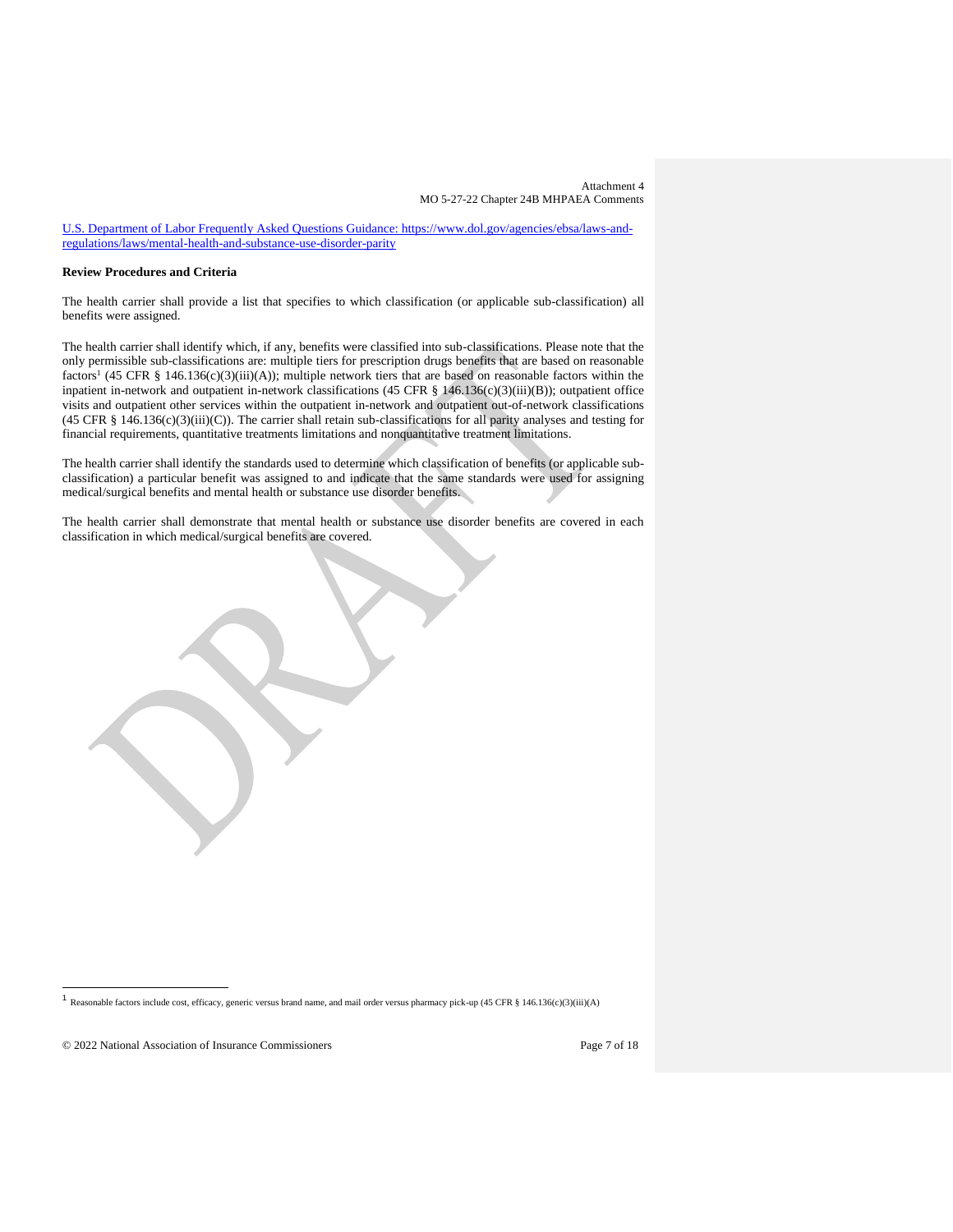# **Standards for Mental Health and Substance Use Disorder Parity Compliance**

## **Standard 3**

**The health carrier shall does not apply any financial requirement on mental health or substance use disorder benefits in any classification (or applicable sub-classification) that is more restrictive than the predominant financial requirement of that type applied to substantially all medical/surgical benefits in the same classification (or applicable sub-classification) (45 CFR § 146.136(c)(2)(i)).**

**Apply to:** Certain group and individual health carriers offering mental health and substance use disorder coverage

## **Documents to be Reviewed**

- Applicable state and federal statutes, rules, regulations and published sub-regulatory guidance
- Health carrier list of all financial requirements applied to mental health or substance use disorder benefits and medical/surgical benefits in each classification (or applicable sub-classification) (this will include schedules of benefits and other policy documents)
- Health carrier documentation of the reasonable method used to determine expected plan payments for medical/surgical benefits within each classification of benefits (or applicable sub-classification), including documentation and communications with vendors engaged to provide assistance with analyses
- \_\_\_\_\_ Documentation demonstrating the predominant and substantially tests performed by the health carrier for each applicable financial requirement applied to all benefits
- \_\_\_\_\_ Internal company claim audit reports specific to mental health or substance use disorders
- Mental health and/or substance use disorder and medical/surgical claim files
	- Health carrier complaint records concerning mental health and/or substance use disorder (supporting documentation, including, but not limited to: written and phone records of inquiries, complaints, complainant correspondence and health carrier response)
	- \_\_\_\_\_ Internal department appeals/grievance files concerning mental health and/or substance use disorders
		- Applicable external appeals register/logs/files related to concerning mental health and/or substance use disorder, external appeal resolution and associated documentation

## **Others Reviewed**

Enforcement of the Public Health Services Act 42 U.S. Code § 300gg–22

Preemption relating to the Public Health Services Act 42 U.S. Code § 300gg–23

Mental Health Parity and Addiction Equity Act of 2008 42 U.S. Code § 300gg–26

Publication of summary plan description ERISA 104(b) (29 U.S.C. § 1024(b))

**Commented [A15]:** The review procedure and criteria doesn't specify how to make use of these types of documents.

How will the use of Appeals or Complaint files allow an examiner to determine if the financial requirement is not more restrictive than the predominate financial requirement of substantially all medical/surgical benefits in the same classification?

© 2022 National Association of Insurance Commissioners Page 8 of 18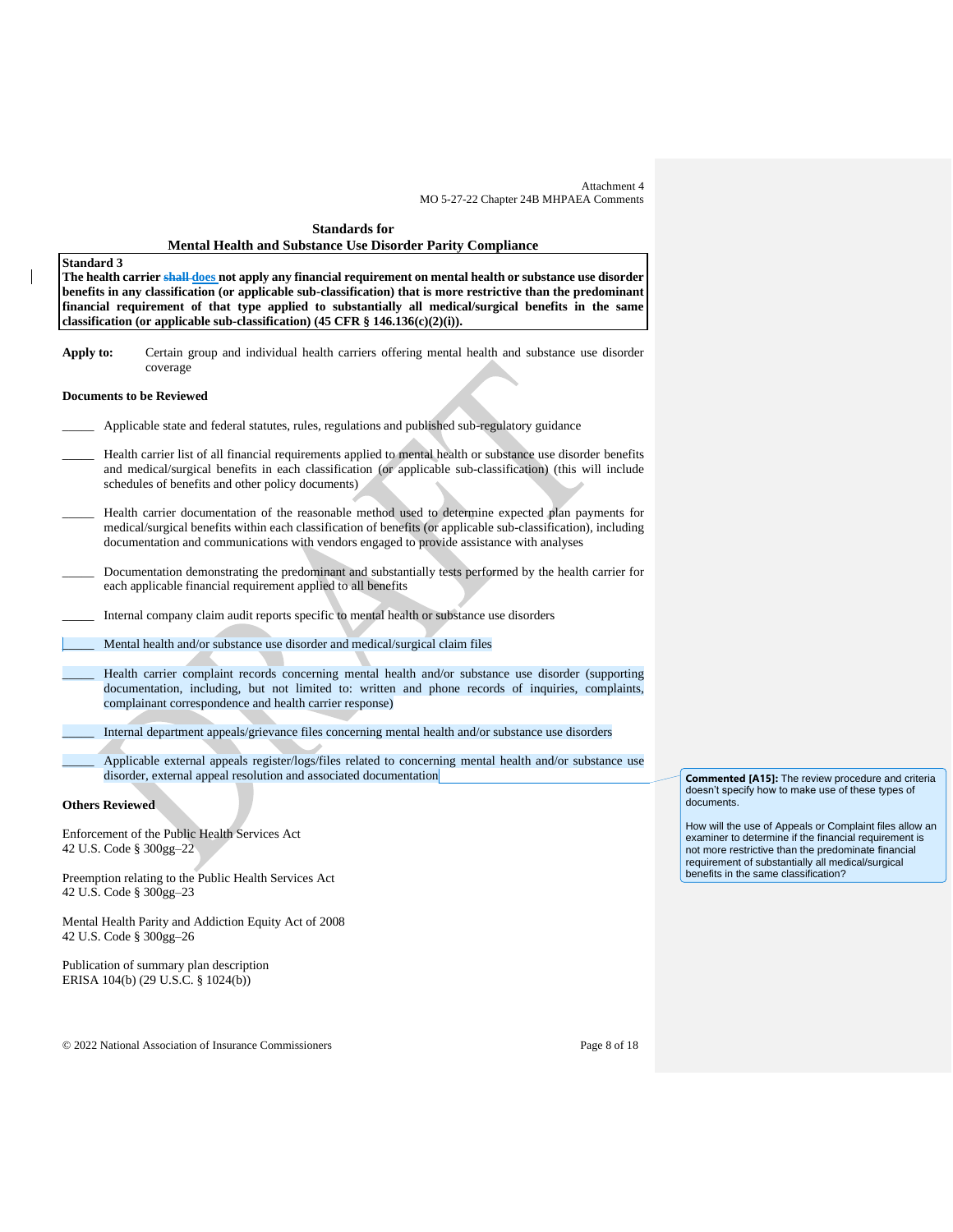The Federal Parity Self Compliance Tool: [https://www.dol.gov/sites/dolgov/files/EBSA/laws-and](https://www.dol.gov/sites/dolgov/files/EBSA/laws-and-regulations/laws/mental-health-parity/self-compliance-tool.pdf)[regulations/laws/mental-health-parity/self-compliance-tool.pdf](https://www.dol.gov/sites/dolgov/files/EBSA/laws-and-regulations/laws/mental-health-parity/self-compliance-tool.pdf)

# **Review Procedures and Criteria**

Financial requirements include deductibles, copayments, coinsurance and out-of-pocket maximums (45 CFR §  $146.136(c)(1)(ii)$ ). A financial requirement is considered to apply to substantially all medical/surgical benefits in a classification of benefits if it applies to at least two-thirds of all medical/ surgical benefits in that classification (45 CFR  $§$  146.136(c)(3)(i)(A)). The level of the financial requirement that is considered the predominant level of that type in a classification of benefits is the level that applies to more than one-half of medical/surgical benefits in that classification subject to the financial requirement (45 CFR § 146.136(c)(3)(i)(B)). The determination of the portion of medical/ surgical benefits in a classification of benefits subject to a financial requirement (or subject to any level of a financial requirement) is based on the dollar amount of all plan payments for medical/surgical benefits in the classification expected to be paid under the plan for the plan year (or for the portion of the plan year after a change in plan benefits that affects the applicability of the financial requirement) (45 CFR § 146.136(c)(3)(i)(C)).

The health carrier shall demonstrate the reasonable method used to perform the analysis that determines expected plan payments within each classification of benefits (or applicable sub-classification) for medical/surgical benefits. A carrier must always use appropriate and sufficient data to perform the analysis in compliance with applicable Actuarial Standards of Practice (ACA FAQ 34 Q3).

The health carrier shall demonstrate that any type of financial requirement applied to mental health or substance use disorder benefits in a classification (or applicable sub-classification) applies to at least two-thirds of expected plan payments on medical/surgical benefits within that classification (or applicable sub-classification) (45 CFR §  $146.136(c)(3)(i)(A)$ . If no cost analysis was relied upon within this demonstration, the carrier shall specify how it concluded that the substantially all test was satisfied (e.g., it applies the financial requirement to all medical/surgical benefits within the classification). No financial requirements shall apply only to mental health or substance use disorder benefits.

The health carrier shall demonstrate that the level of financial requirement applied to mental health or substance use disorder benefits in a classification (or applicable sub-classification) is comparable and no more restrictive than the level of financial requirement that applies to more than one-half of expected plan payments that are subject to the financial requirement within that classification for medical/surgical benefits (45 CFR § 146.136(c)(3)(i)(B)(1)). The carrier shall demonstrate how it combined levels of the financial requirement to satisfy the predominant test if there is no single level that applies to more than one-half of medical/surgical benefits in the classification (45 CFR  $§ 146.136(c)(3)(i)(B)(2).$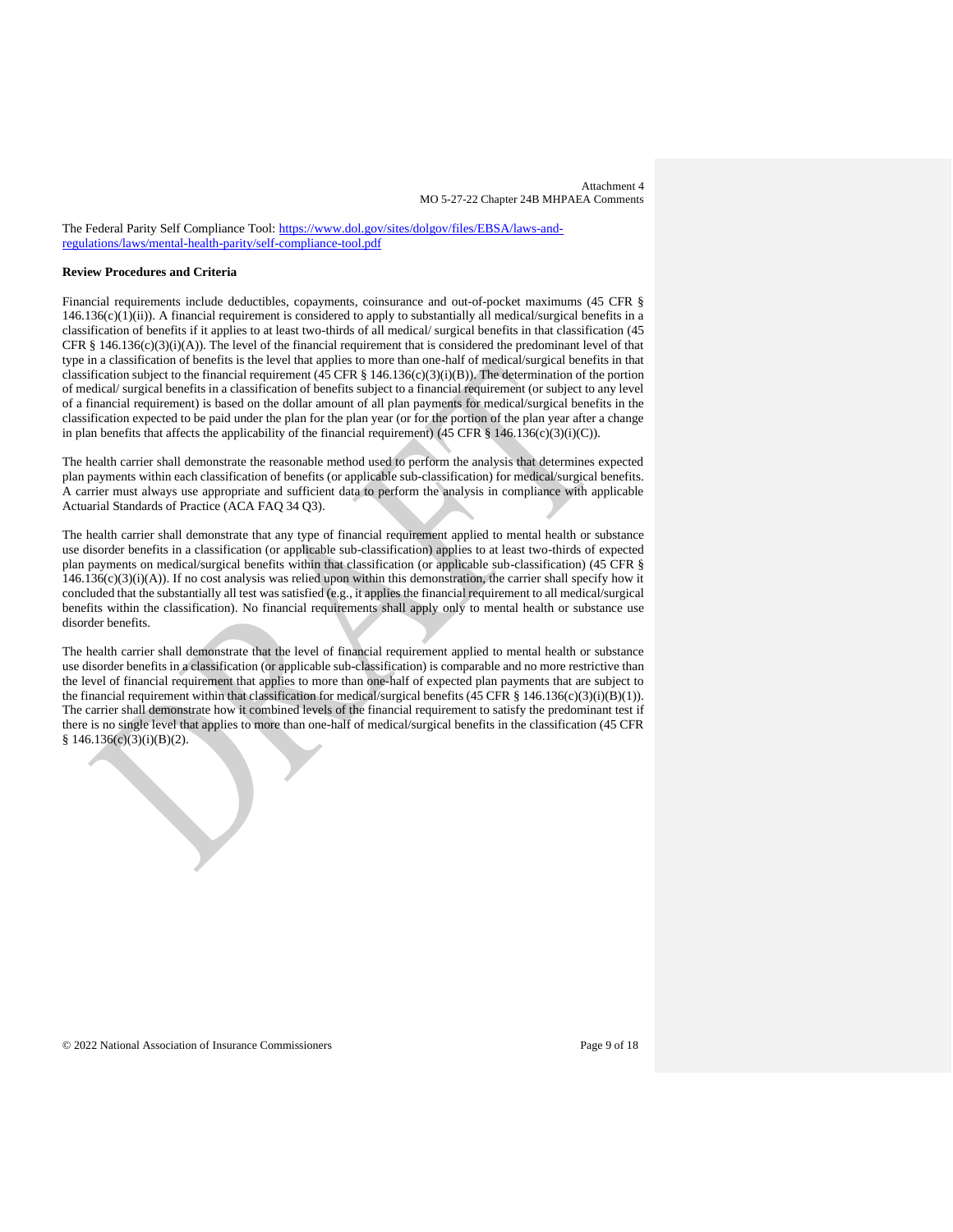# **Standards for Mental Health and Substance Use Disorder Parity Compliance**

# **Standard 4**

**The health carrier shall does not apply any QTL on mental health or substance use disorder benefits in any classification (or applicable sub-classification) that is more restrictive than the predominant QTL of that type applied to substantially all medical/surgical benefits in the same classification (or applicable subclassification) (45 CFR** § **146.136(c)(2)(i).** 

**Apply to:** Certain group and individual health carriers offering mental health and substance use disorder coverage

## **Documents to be Reviewed**

- \_\_\_\_\_ Applicable state and federal statutes, rules, regulations and published sub-regulatory guidance
- Health carrier list of all QTLs applied to mental health or substance use disorder benefits and medical/surgical benefits in each classification (or applicable sub-classification) (this will include schedules of benefits and other policy documents)
- Health carrier documentation of the reasonable method used to determine expected plan payments for medical/surgical benefits within each classification of benefits (or applicable sub-classification), including documentation and communications with vendors engaged to provide assistance with analyses
- \_\_\_\_\_ Documentation demonstrating the predominant and substantially tests performed by the health carrier for each applicable financial requirement applied to all benefits
	- \_\_\_\_\_ Internal company claim audit reports
- Mental health and/or substance use disorder and medical/surgical claim files
	- Health carrier complaint, grievance and appeals records (supporting documentation, including, but not limited to: written and phone records of inquiries, complaints, call center scripts, complainant correspondence and health carrier response)

# **Others Reviewed**

Enforcement of the Public Health Services Act 42 U.S. Code § 300gg–22

Preemption relating to the Public Health Services Act 42 U.S. Code § 300gg–23

Mental Health Parity and Addiction Equity Act of 2008 42 U.S. Code § 300gg–26

Publication of summary plan description ERISA 104(b) (29 U.S.C. § 1024(b))

The Federal Parity Self Compliance Tool: [https://www.dol.gov/sites/dolgov/files/EBSA/laws-and](https://www.dol.gov/sites/dolgov/files/EBSA/laws-and-regulations/laws/mental-health-parity/self-compliance-tool.pdf)[regulations/laws/mental-health-parity/self-compliance-tool.pdf](https://www.dol.gov/sites/dolgov/files/EBSA/laws-and-regulations/laws/mental-health-parity/self-compliance-tool.pdf)

**Commented [A16]:** The review criteria and procedures do not document how the examiners are to use these documents to assess compliance with this standard. Should they be expanded to include this type of information?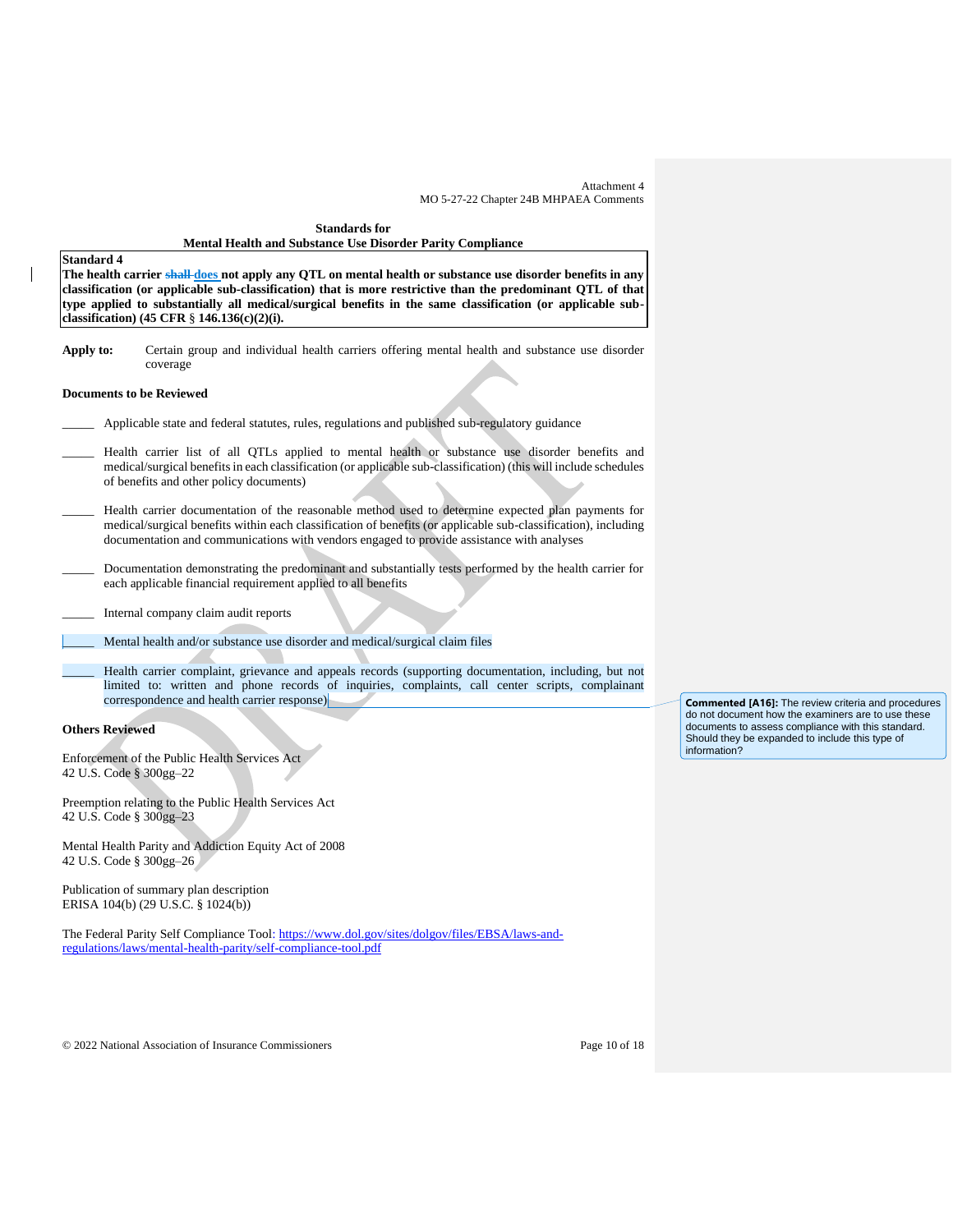#### **Review Procedures and Criteria**

QTLs include annual, episode, and lifetime day and visit limits.  $(45 \text{ CFR} \text{ s } 146.136(c)(1)(ii))$ . A QTL is considered to apply to substantially all medical/surgical benefits in a classification of benefits if it applies to at least two-thirds of all medical/ surgical benefits in that classification (45 CFR § 146.136(c)(3)(i)(A)). The level of the QTL that is considered the predominant level of that type in a classification of benefits is the level that applies to more than one-half of medical/surgical benefits in that classification subject to the QTL (45 CFR  $\S$  146.136(c)(3)(i)(B)). The determination of the portion of medical/ surgical benefits in a classification of benefits subject to a quantitative treatment limitation (or subject to any level of a quantitative treatment limitation) is based on the dollar amount of all plan payments for medical/surgical benefits in the classification expected to be paid under the plan for the plan year (or for the portion of the plan year after a change in plan benefits that affects the applicability of the quantitative treatment limitation) (45 CFR § 146.136(c)(3)(i)(C)).

The health carrier shall demonstrate the reasonable method used to perform the analysis that determines expected plan payments within each classification of benefits (or applicable sub-classification) for medical/surgical benefits. A carrier must always use appropriate and sufficient data to perform the analysis in compliance with applicable Actuarial Standards of Practice (ACA FAQ 34 Q3).

The health carrier shall demonstrate that any type of QTL applied to mental health or substance use disorder benefits in a classification (or applicable sub-classification) applies to at least two-thirds of expected plan payments on medical/surgical benefits within that classification (or applicable sub-classification) (45 CFR §  $146.136(c)(3)(i)(A)$ ). If no cost analysis was relied upon within this demonstration, the carrier shall specify how it concluded that the substantially all test was satisfied (e.g., it applies the quantitative limitation to all medical/surgical benefits within the classification). No quantitative treatment limitations shall apply only to mental health or substance use disorder benefits.

The health carrier shall demonstrate that the level of QTL applied to mental health or substance use disorder benefits in a classification (or applicable sub-classification) is no more restrictive than the level of QTL that applies to more than one-half of expected plan payments that are subject to the quantitative treatment limitation within that classification for medical/surgical benefits (45 CFR § 146.136(c)(3)(i)(B)(1)). The carrier shall demonstrate how it combined levels of the QTL to satisfy the predominant test If there is no single level that applies to more than onehalf of medical/surgical benefits in the classification (45 CFR  $\S$  146.136(c)(3)(i)(B)(2)).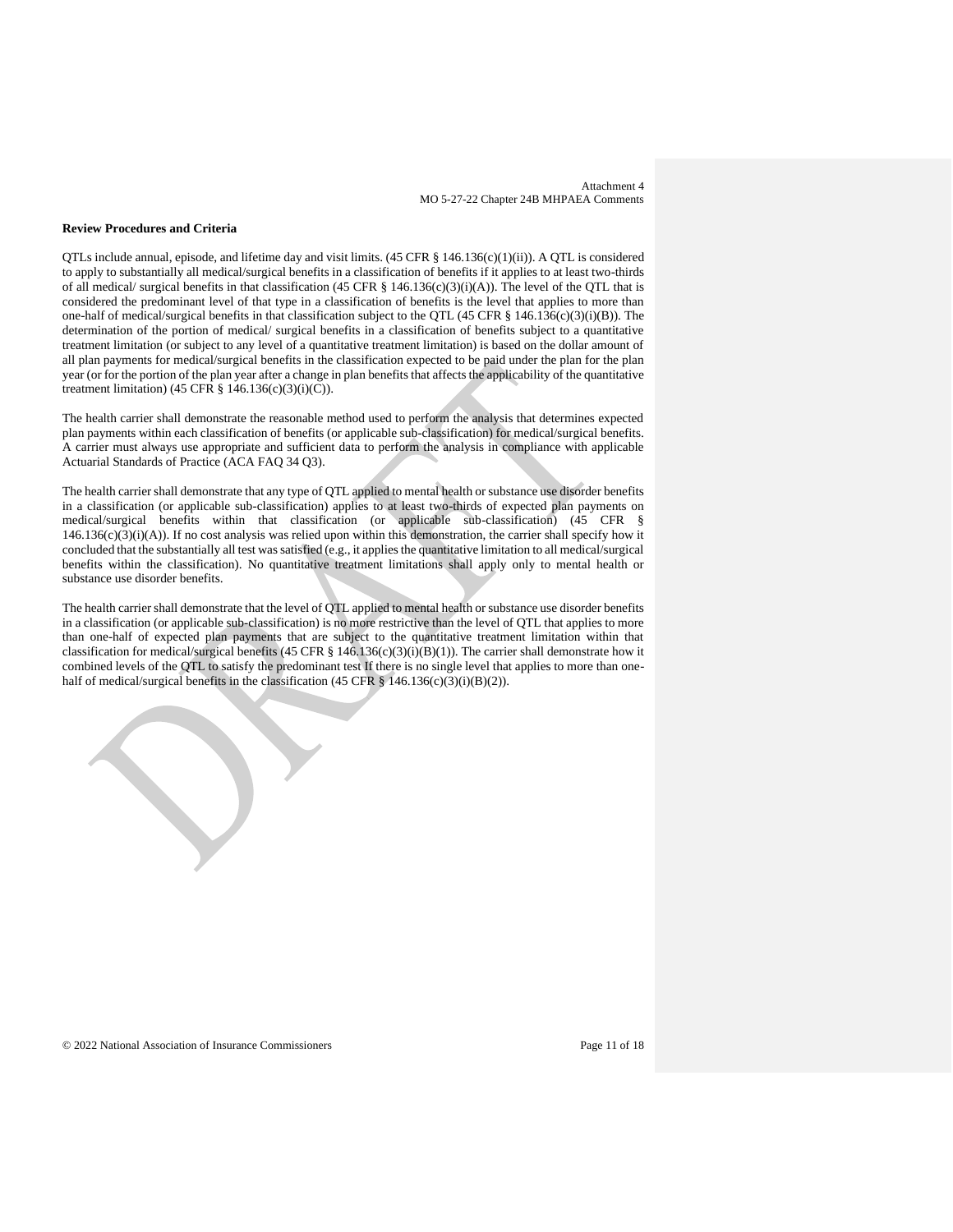**Standards for Mental Health and Substance Use Disorder Parity**

#### **Standard 5**

**The health carrier shall applyapplies non-quantitative treatment limitations (NQTLs) to mental health or substance use disorder benefits within a classification of benefits (or applicable sub-classification) so that any processes, strategies, evidentiary standards, or other factors used to apply a limitation, 1) as written and 2) in operation, are comparable to the processes, strategies, evidentiary standards, or other factors used to apply the limitation to medical/surgical benefits within the classification (or applicable sub-classification) (45 CFR § 146.136(c)(i)). The health carrier shall perform and document comparative analyses of the design and application of NQTLs in accordance with 42 U.S.C. § 300gg-26(a)(8)(A).** 

**Apply to:** Certain group and individual health carriers offering mental health and substance use disorder coverage.

#### **Documents to be Reviewed**

- Applicable state and federal statutes, rules, regulations and published sub-regulatory guidance
- \_\_\_\_\_ A list of all NQTLsimposed upon mental health or substance use disorder benefits within each classification of benefits (or applicable sub-classification), including the methodology used to determine those NQTLs. A state may focus its review on a subset of NQTLs rather than all NQTLs. (See reference link to DOL Self-Compliance Tool for a non-exhaustive list)
- Utilization management manuals and utilization review documents such as: utilization review criteria; criteria hierarchies for performing utilization review; case management referral criteria; initial screening scripts and algorithms; policies relating to reviewer discretion; processes for identifying and evaluating clinical issues and utilizing performance goals
- Notes and/or logs kept during utilization review, such as those describing: peer clinical review; telephonic consultations with attending providers; consultations with expert reviewers; clinical rationale used in approving or denying benefits; the selection of information deemed reasonably necessary to make a medical necessity determination; adherence to utilization review criteria and criteria hierarchy; professional judgment used in lieu of utilization review criteria; actions taken when incomplete information is received from attending providers
- \_\_\_\_\_ Company claim procedure manuals and bulletins/communications
- Claims processor and customer services MHPAEA training materials
- Company fraud, waste, and abuse policies and procedures
- \_\_\_\_\_ Internal company claim audit reports
- Prescription drug formulary for each product/plan design
- Prescription drug utilization management documentation
- Fail-first policies or step therapy protocols
- Network development/contracting policies and procedures
- Standards for provider admission to participate in a network, including credentialing requirements

**Commented [A17]:** Should this be a separate standard?

**Commented [A18]:** Should this be provided by the carrier or developed by the regulator?

Substance Use Disorder Benefits 2)Customer Service training manuals or directives related to Mental Health or Substance Use Disorder **Benefits Commented [A20]:** Why is this included for NQTLs? If there is a valid reason; perhaps more guidance as to

**Commented [A19]:** Suggest this be broken into two

1)Claim Processor Manuals for Mental Health or

why they should be reviewed could be included.

items:

© 2022 National Association of Insurance Commissioners Page 12 of 18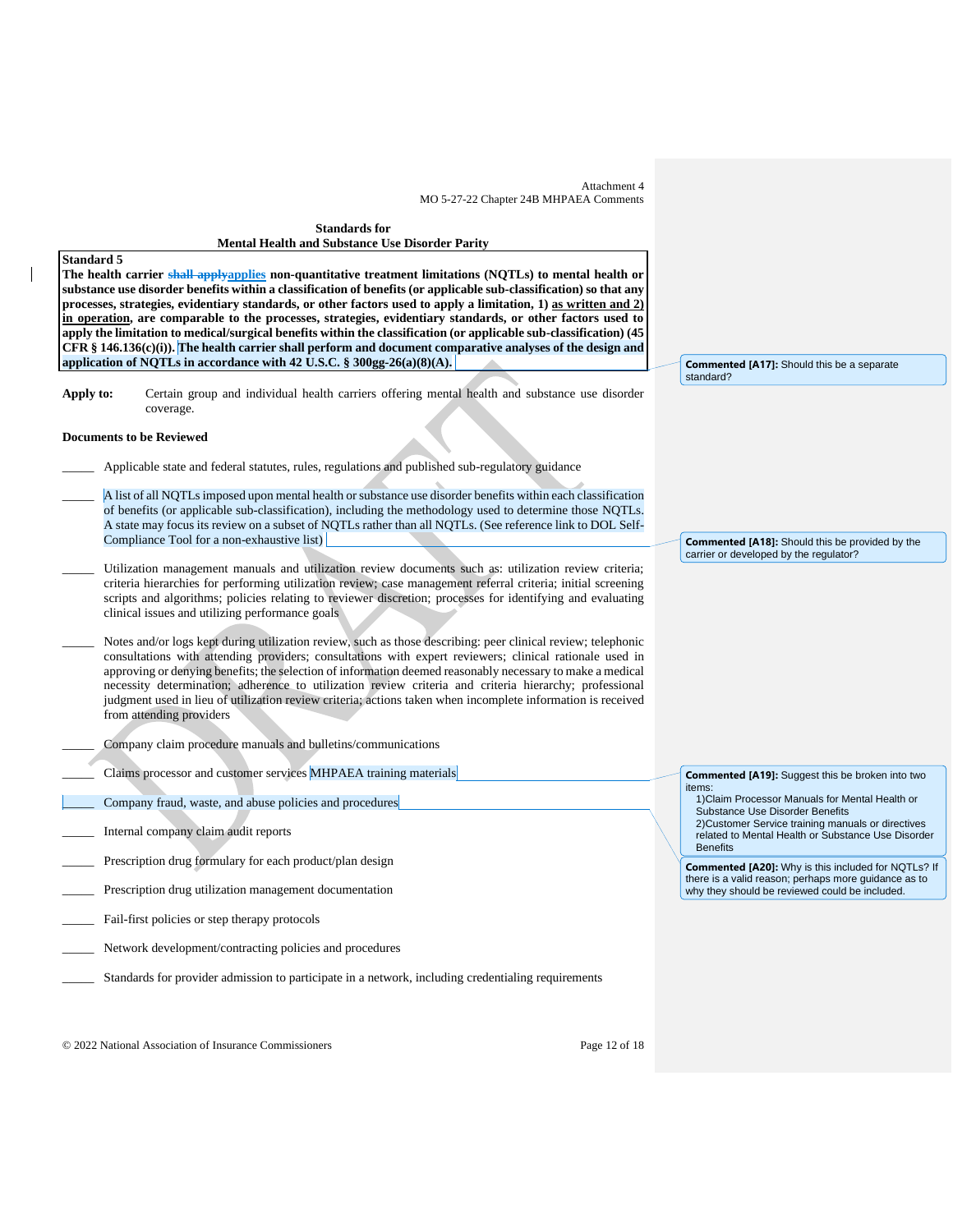- Standards for determining provider reimbursement rates
- Samples of provider/facility contracts in use during the exam period
- [Plan](https://www.law.cornell.edu/definitions/index.php?width=840&height=800&iframe=true&def_id=2b74e43866fc5b8f1f15155c434c7c1d&term_occur=70&term_src=Title:45:Chapter:A:Subchapter:B:Part:146:Subpart:C:146.136) methods for determining usual, customary and reasonable charges for each product/plan design
- Mental health and/or substance use disorder and medical/surgical claim files.
- Mental health and/or substance use disorder and medical/surgical utilization review
- \_\_\_\_\_ Management files (prospective, concurrent and retrospective)
- \_\_\_\_\_ Complaint files, logs and disposition notes
- Documentation, including but not limited to comparative analyses, demonstrating that within each of the 6 classifications of benefits (and applicable sub-classifications), the as written and in operation processes, strategies, evidentiary standards, or other factors used in applying a NQTL are comparable to and applied no more stringently to mental health or substance disorder benefits than to medical/surgical benefits in the classification.

## **Others Reviewed**

Enforcement of the Public Health Services Act 42 U.S. Code § 300gg–22

Preemption relating to the Public Health Services Act 42 U.S. Code § 300gg–23

Mental Health Parity and Addiction Equity Act of 2008 42 U.S. Code § 300gg–26

Publication of summary plan description ERISA 104(b) (29 U.S.C. § 1024(b))

The Federal Parity Self Compliance Tool: [https://www.dol.gov/sites/dolgov/files/EBSA/laws-and](https://www.dol.gov/sites/dolgov/files/EBSA/laws-and-regulations/laws/mental-health-parity/self-compliance-tool.pdf)[regulations/laws/mental-health-parity/self-compliance-tool.pdf](https://www.dol.gov/sites/dolgov/files/EBSA/laws-and-regulations/laws/mental-health-parity/self-compliance-tool.pdf)

FAQs about Mental Health and Substance Use Disorder Parity Implementation and the Consolidated Appropriations Act, 2021 Part 45 (ACA FAQ 45): [https://www.dol.gov/sites/dolgov/files/EBSA/about-ebsa/our](https://www.dol.gov/sites/dolgov/files/EBSA/about-ebsa/our-activities/resource-center/faqs/aca-part-45.pdf)[activities/resource-center/faqs/aca-part-45.pdf](https://www.dol.gov/sites/dolgov/files/EBSA/about-ebsa/our-activities/resource-center/faqs/aca-part-45.pdf)

## **Review Procedures and Criteria**

The health carrier shall perform and document comparative analyses demonstrating that within any classification of benefits, as written and in operation, the process, strategies, evidentiary standards, or other factors used in applying an NQTL to mental health or substance use disorder benefits are comparable to, and are applied no more stringently than, the processes, strategies, evidentiary standards, or other factors used in applying the limitation with respect to medical/surgical benefits in the classification. The comparative analyses shall include the following, for each NQTL applied to mental health or substance use disorder benefits, separately for each classification of benefits (42 U.S.C. § 300gg-26(a)(8)(A):

● The specific coverage terms or other relevant terms regarding the NQTL and a description of all mental health or substance use disorder and medical or surgical benefits to which such NQTL applies in each respective benefits classification;

**Commented [A21]:** Most of the documents listed in the documents to review are not discussed in the review procedures or criteria. Should the discussion be expanded to address each item?

© 2022 National Association of Insurance Commissioners Page 13 of 18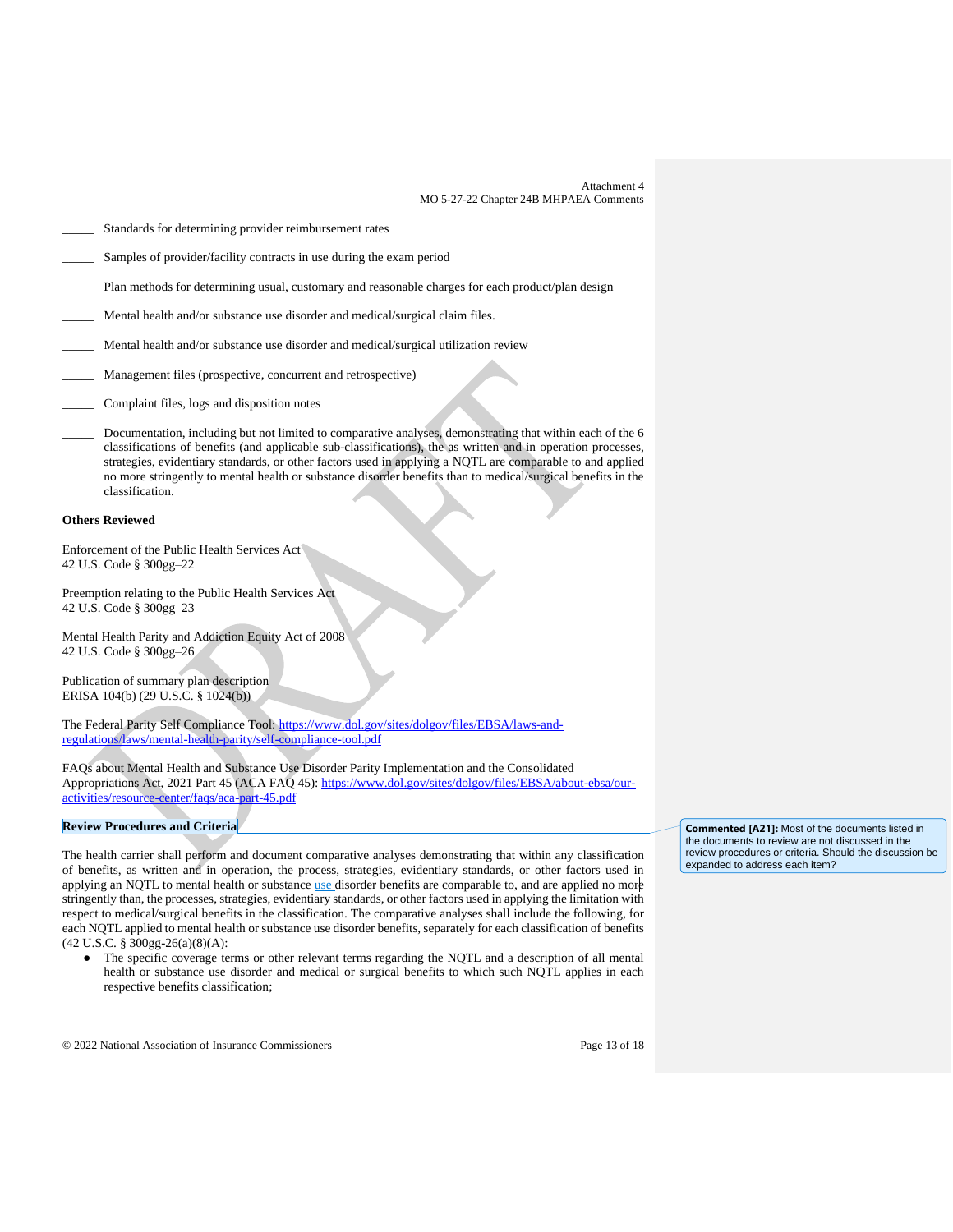- The factors used to determine that the NQTL will apply to mental health or substance use disorder benefits and medical or surgical benefits;
- The evidentiary standards used for the factors identified, when applicable, provided that every factor shall be defined, and any other source or evidence relied upon to design and apply the NQTL to mental health or substance use disorder benefits and medical or surgical benefits;
- The comparative analyses demonstrating that the processes, strategies, evidentiary standards and other factors used to apply the NQTL to mental health or substance use disorder benefits, as written and in operation, are comparable to, and are applied no more stringently than, the processes, strategies, evidentiary standards, and other factors used to apply the NQTL to medical or surgical benefits in the benefits classification; and
- The specific findings and conclusions reached by the health carrier with respect to the health insurance coverage, including any results of the analyses described in 42 USC  $300gg-26(a)(8)(A)$  that indicate that the health carrier is or is not in compliance with 45 CFR 146.136(c)(4).

The health carrier's analyses must contain the following, at a minimum (ACA FAQ 45 Q2):

- 1. A clear description of the specific NQTL, plan terms and policies at issue;
- 2. Identification of the specific mental health or substance use disorder and medical/surgical benefits to which the NQTL applies within each benefit classification, and a clear statement as to which benefits identified are treated as mental health or substance use disorder and which are treated as medical/surgical;
- 3. Identification of any factors, evidentiary standards or sources, or strategies or processes considered in the design or application of the NQTL and in determining which benefits, including both mental health or substance use disorder benefits and medical/surgical benefits, are subject to the NQTL. Analyses should explain whether any factors were given more weight than others and the reason(s) for doing so, including an evaluation of any specific data used in the determination;
- 4. To the extent the health carrier defines any of the factors, evidentiary standards, strategies, or processes in a quantitative manner, it must include the precise definitions used and any supporting sources;
- 5. The analyses, as documented, should explain whether there is any variation in the application of a guideline or standard used by the health carrier between mental health or substance use disorder and medical/surgical benefits and, if so, describe the process and factors used for establishing that variation;
- 6. If the application of the NQTL turns on specific decisions in administration of the benefits, the health carrier should identify the nature of the decisions, the decision maker(s), the timing of the decisions and the qualifications of the decision maker(s);
- 7. If the health carrier's analyses rely upon any experts, the analyses, as documented, should include an assessment of each expert's qualifications and the extent to which the health carrier ultimately relied upon each expert's evaluations in setting recommendations regarding both mental health or substance use disorder and medical/surgical benefits;
- 8. A reasoned discussion of the health carrier's findings and conclusions as to the comparability of the processes, strategies, evidentiary standards, factors and sources identified above within each affected classification, and their relative stringency, both as applied and as written. This discussion should include citations to any specific evidence considered and any results of analyses indicating that the health carrier is or is not in compliance with MHPAEA; and
- 9. The date of the analyses and the name, title and position of the person or persons who performed or participated in the comparative analyses.

The health carrier shall avoid the following practices and procedures when responding to a request for comparative analyses (ACA FAQ 45 Q3):

- 1. Production of a large volume of documents without a clear explanation of how and why each document is relevant to the comparative analysis;
- 2. Conclusory or generalized statements, including mere recitations of the legal standard, without specific supporting evidence and detailed explanations;
- 3. Identification of processes, strategies, sources and factors without the required or clear and detailed comparative analysis;
- 4. Identification of factors, evidentiary standards and strategies without a clear explanation of how they were defined and applied in practice;

© 2022 National Association of Insurance Commissioners Page 14 of 18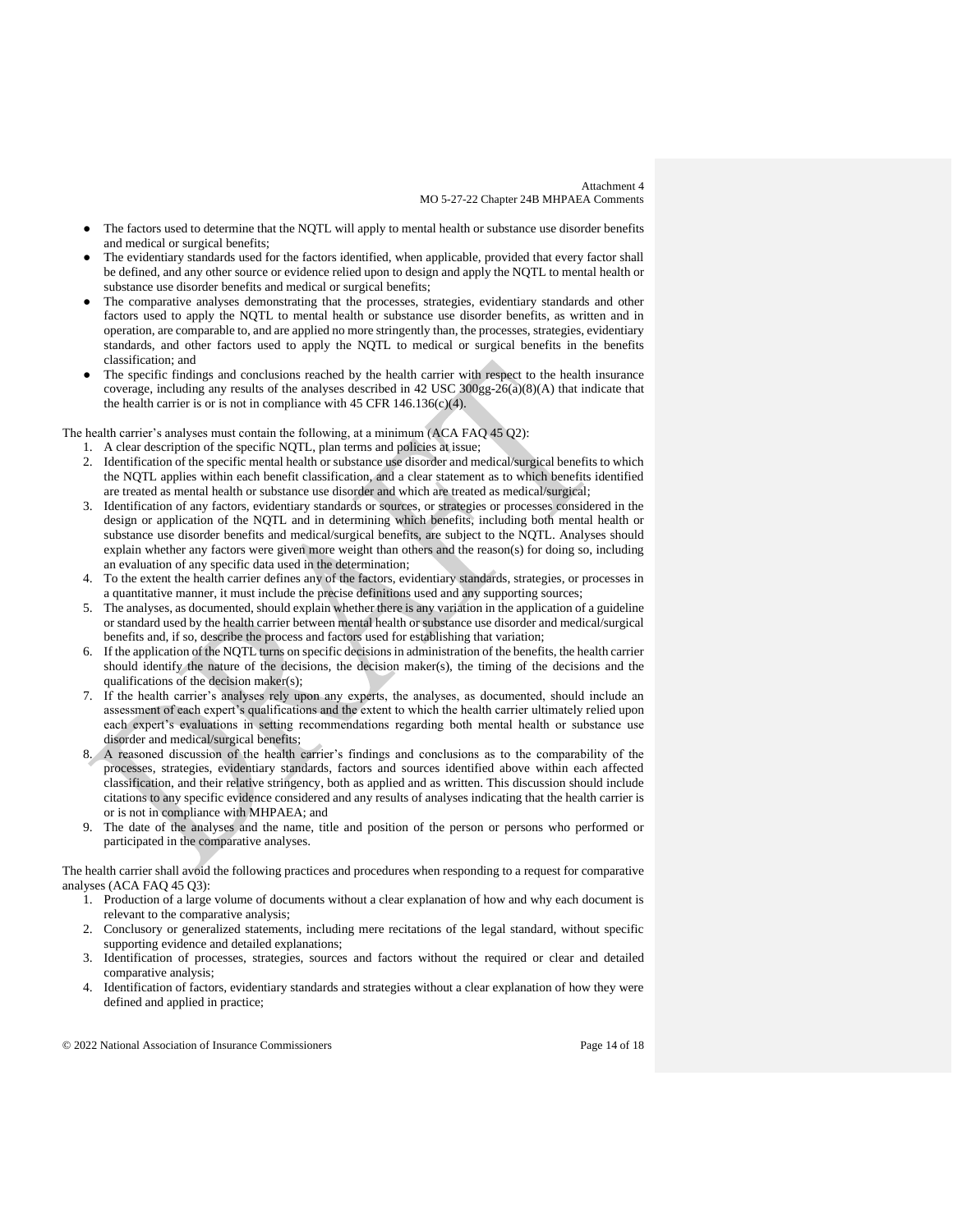- 5. Reference to factors and evidentiary standards that were defined or applied in a quantitative manner, without the precise definitions, data, and information necessary to assess their development or application; and
- 6. Analysis that is outdated due to the passage of time, a change in plan structure, or for any other reason.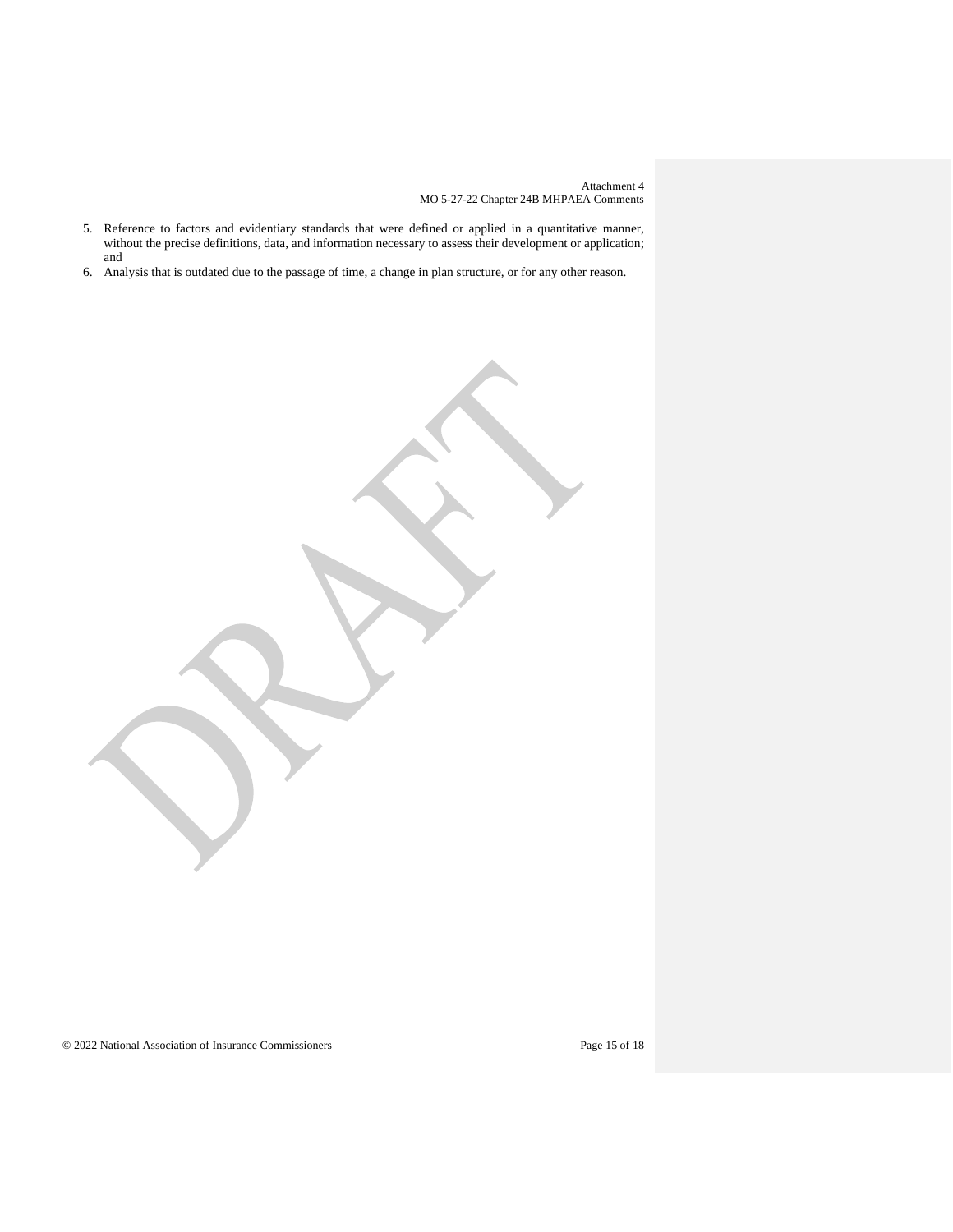**Standards for Mental Health and Substance Use Disorder Parity Compliance**

## **Standard 6**

**The health carrier shall ensures that it complies with all availability of plan information and related disclosure obligations regarding: 1) criteria for medical necessity determinations; 2) reasons for denial of services; 3) information relevant to medical/surgical, mental health and substance use disorder benefits; 4) rules regarding claims and appeals, including the right of claimants to free reasonable access to and copies of documents, records and other information including information on medical necessity criteria for both medical/surgical benefits and mental health and substance use disorder benefits, as well as the processes, strategies, evidentiary standards and other factors used to apply a NQTL with respect to medical/surgical benefits and mental health or substance use disorder benefits under the plan, including any analyses performed by the carrier as to how the NQTL complies with MHPAEA.** 

**Apply to:** Certain group and individual health carriers offering mental health and substance use disorder coverage

#### **Documents to be Reviewed**

- Plan policies and procedures for responding to participant requests for medical necessity criteria for either or both mental health and substance use disorder services and medical/surgical services
- Plan policies and procedures for responding to requests for information on the processes, strategies, evidentiary standards and other factors used to apply a NQTL with respect to medical/surgical benefits and mental health or substance use disorder benefits under the plan
- Sample adverse benefit determination letters
- Sample letters responding to disclosure requests for medical necessity criteria and information on NQTLs
- Policies and procedures for classifying denials as administrative or medical necessity
- \_\_\_\_\_ Internal and external appeals files for mental health and substance use disorder services adverse benefit determinations
- Log of disclosure requests, including date requested, date responses was provided, samples of documents sent in response

## **Others Reviewed**

45 CFR § 146.136(d) ERISA 104 29 CFR § 2520.104b-1 29 CFR § 2560.503-1 29 CFR § 2590.715-2719

#### **Review Procedures and Criteria**

The health carrier shall demonstrate the method by which it makes available to any current or potential participant, beneficiary, or contracting provider upon request the medical necessity criteria used to make mental health or substance use disorder medical necessity determinations (45 CFR  $\S$  146.136(d)(1)). This shall include a reporting of how the health carrier ensures prompt release of the criteria upon request.

**Commented [A23]:** Would it be useful to cite back to other portions of Chapter 24 like Standard 5 from the UR section regarding the review of adverse benefit determinations?

**Commented [A22]:** This seems like a lot to review in a single standard. Can this be broken up into 4 separate standards? If an examiner is to look for all of these things in one standard, some items may be overlooked.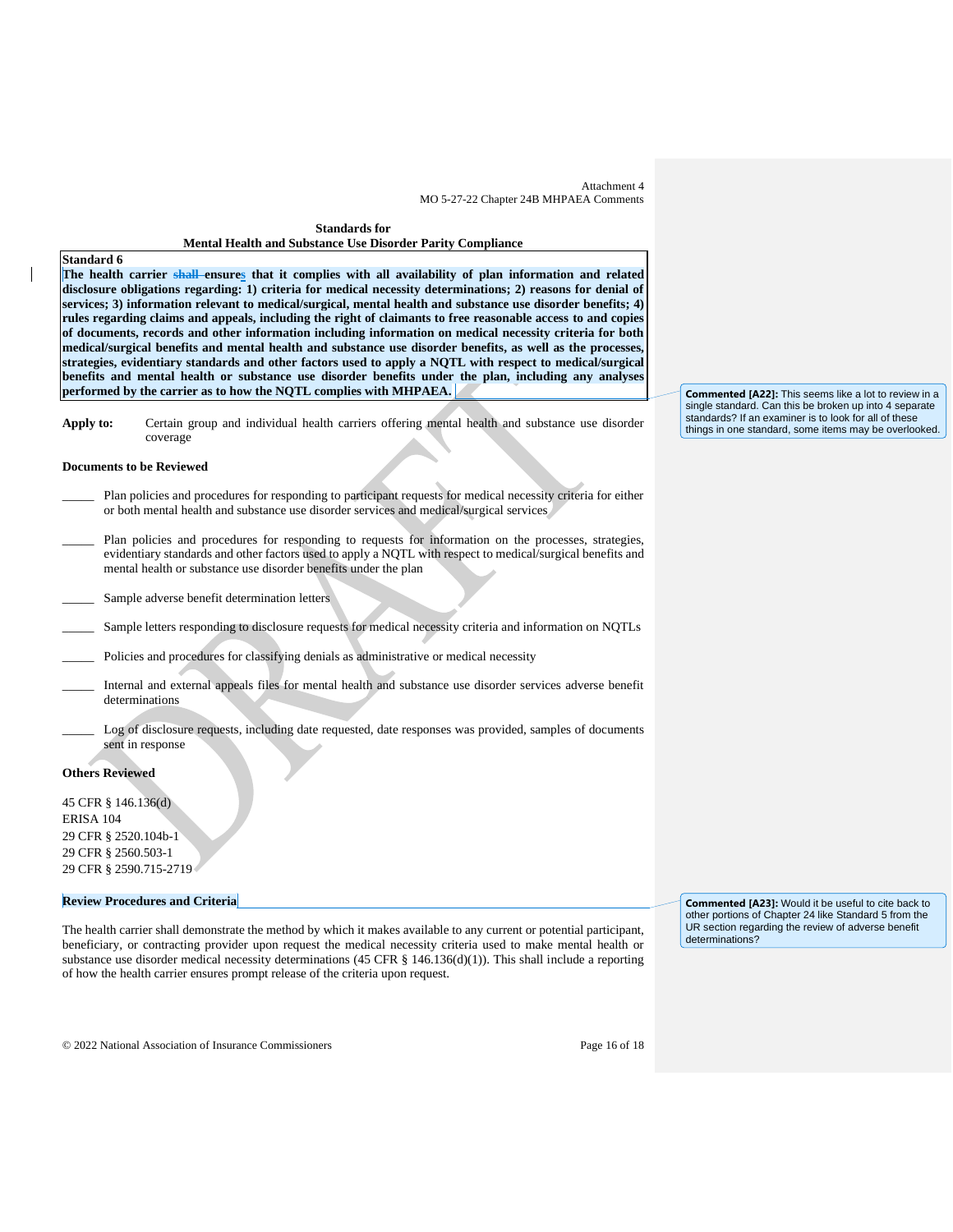The health carrier shall demonstrate that it provides the reason for any denial of reimbursement for mental health or substance use disorder benefits (45 CFR  $\S$  146.136(d)(2)). This shall include a reporting of how the health carrier ensures prompt delivery of the reason for the denial to the beneficiary.

The health carrier shall demonstrate its method for responding to requests for all documents, records and other information relevant to the claimant's claim for benefits after an adverse benefit determination (45 CFR § 146.136(d)(3)). This shall include the health carrier's protocol for ensuring that it discloses medical necessity criteria for both medical/ surgical benefits and mental health and substance use disorder benefits, as well as disclosures pertaining to the processes, strategies, evidentiary standards and other factors the health carrier used to apply a NQTL with respect to medical/ surgical benefits and mental health or substance use disorder benefits under the plan, when those specific items are requested. This shall also include a reporting of how the health carrier ensures prompt disclosure of all information requested.

The carrier must demonstrate that all claims processing and disclosure regarding adverse benefit determinations complies with the federal claims and appeals regulations. (45 CFR § 147.136)